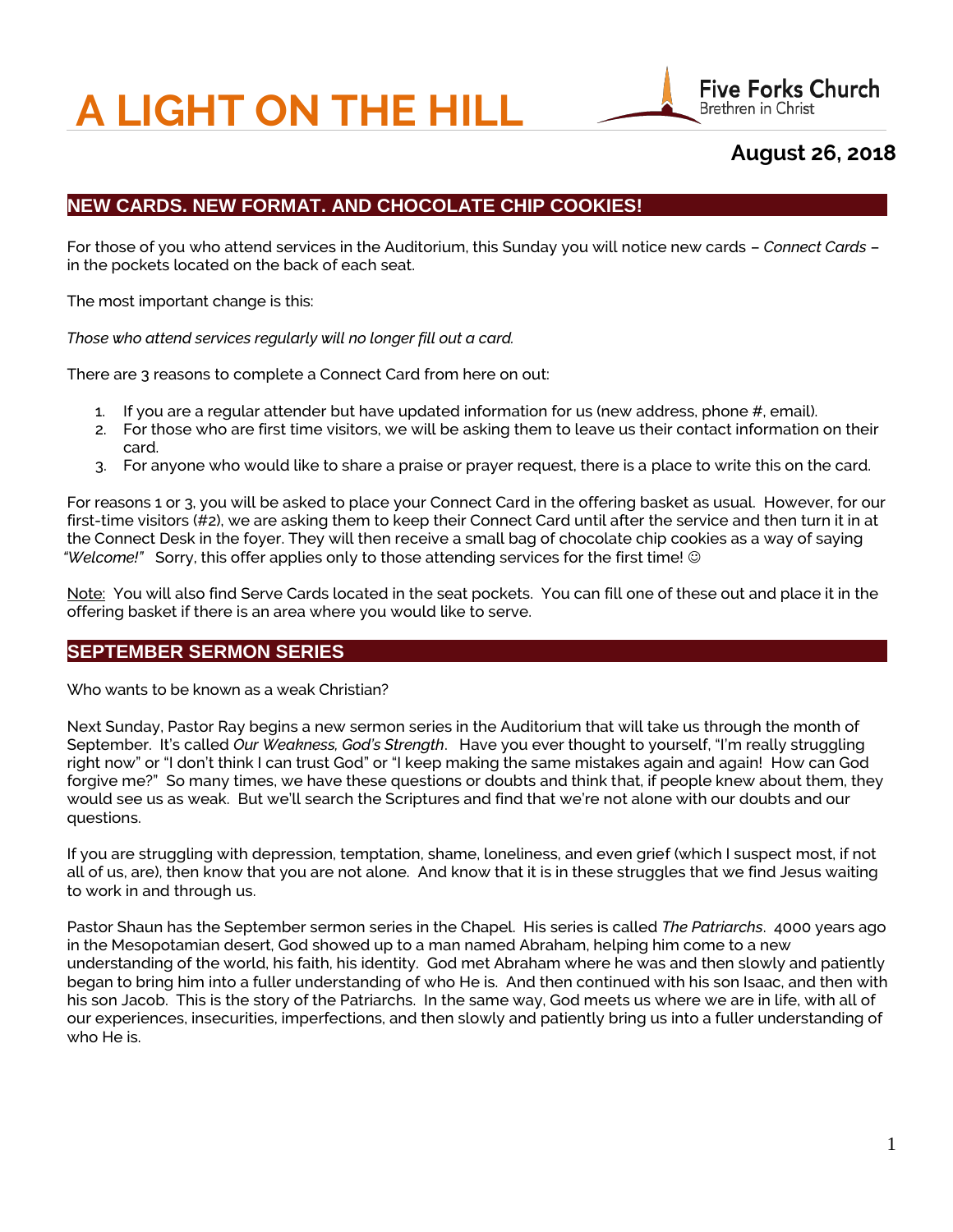#### **AWANA PROGRAM BEGINS SEPTEMBER 5TH**

It seems like kids hurdle toward adulthood faster each year, and they won't wait for you to introduce them to what God's Word has to say about life. Today, more than ever, children's ministry is vitally important to the local church. The Awana ministry provides the solid foundation that kids need to grow up to become adults who know, love, and serve the Lord Jesus Christ. Awana can be the tool that can help you raise kids to become spiritual champions and bring new kids and even entire families to our church.

The Awana club here at Five Forks offers different age/grade appropriate programs:

The Cubbies Program – 3-4-year-old boys and girls or two years before kindergarten. They meet in room 117 in the children's ministry wing. Preschoolers can hardly wait for their next Cubbies club meeting. Whether it's the fun puppets, the exciting games or all their "Cubbies friends," they simply love it. At Story Time each week, preschoolers learn about God – the greatness of His love and His Word – and about His Son, Jesus Christ, the promised Savior.

The Sparks program – Kindergarten through second-grade boys and girls. They meet in the Multi-purpose Room. The Sparks program zooms in on the details. Kids in Sparks are introduced to Bible characters and events and learn why they are important. Sparks materials focus on helping children learn to know God and His Son, Jesus Christ.

The Truth & Training (T&T) – Third through fifth-grade boys and girls. They meet in their appropriate handbook room in the LFH (Lower Fellowship Hall). The T&T program uses a question and answer format with the answers backed up by Scripture. Students learn that the Bible is true and that they can firmly put their trust in God's Word. T&T materials will help kids love God. As in all Awana programs, there is still an evangelism emphasis, but the materials are beginning to reflect a concentration on discipleship and service.

*Clubber Registration is now open*. All clubbers will need to be registered.

For questions or to pre-register your child, you can contact Commander Jim by phone at 762-2991 or email [jim@fiveforkchurch.org.](mailto:jim@fiveforkchurch.org)

Remember club needs to start promptly at 6:45pm… so please don't be late!

## **WOW – WEDNESDAY AND THURSDAY EVENING BIBLE STUDIES STARTING SOON!**

 *The Acts of the Holy Spirit -* You may have heard the book of Acts referred to as "The Acts of the Apostles." I suppose that is technically true. But the reality is, all the apostles did for the Lord was done in the power of the Holy Spirit.

 In Word On Wednesday (and also On Thursday!) this fall, we're going to overview the first part of the book of Acts with exactly that perspective. What was the Holy Spirit doing? How did His work impact the early assembly of believers in Jerusalem? Please plan on joining us!

 *It all begins on Wednesday and Thursday, September 5TH and 6TH, at 7:00 pm, in the chapel! See you there!"*

#### **LADIES! PUT THIS ON YOUR CALENDAR**

Ladies Bible Study begins *Wednesday, September 5th, 9:00 – 11:00am in the Chapel Wing*

 This year, we will be studying the *Gospel of John*. Join us as we "unpack" the Living Word, the Living Water, the Bread of Life, the Light, the Lamb of God and the King of the Kingdom! Learn how our Savior affects our lives today!

 We will also have "Connecting Weeks" where we hear testimonies (Jenny Kipe will be Sept. 12), get to know another, inspire and appreciate creativity, learn of other ministries and support and pray for each other.

Come every week, come when you can or watch the *Light on the Hill* for one of our special "Connecting Weeks".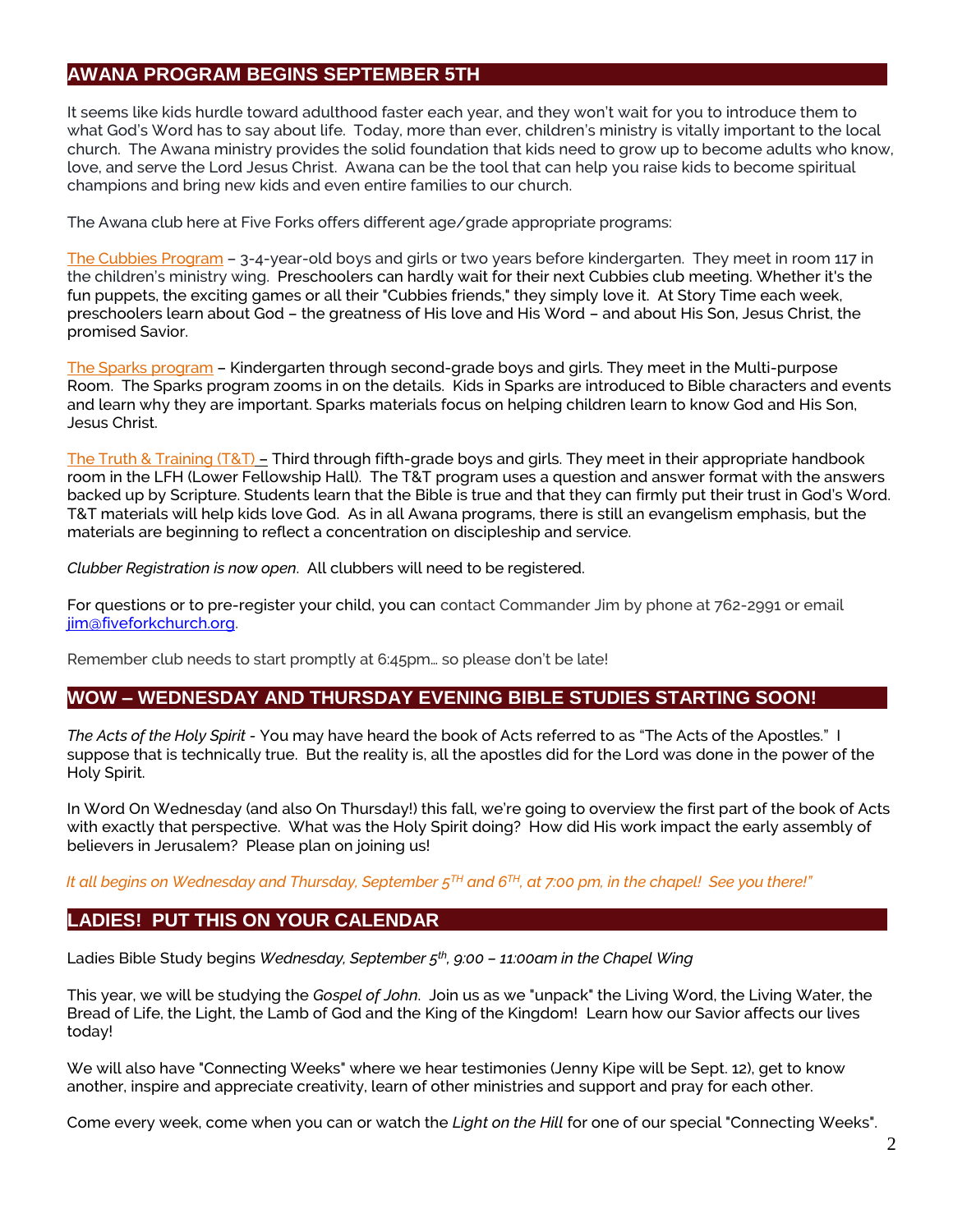*If you have any questions, contact Heidi Payne 717-316-5252[, heidimpayne@gmail.com](mailto:heidimpayne@gmail.com)*

#### **FIVE FORKS QUILTERS…LET'S MEET TOGETHER TO QUILT!**

We are ready to go again after a summer break! Our first meeting is Monday, September 10<sup>th</sup>…9:00am – 12:00pm. We meet once a month on the second Monday in the Chapel Wing.

We are inviting all who participated before and are hoping new people will join us. You don't have to be a quilter, just come wanting to learn.

We make quilts to welcome new babies and the Lord is showing us others to encourage. Come enjoy the blessing of sharing with others!

*Questions, please contact Karen Butts at 717-655-7475.*

#### **LADIES EXERCISE GROUP**

Exercise is always more fun with a friend/group. So ladies, join us beginning, Tuesday, September 4<sup>th</sup> from 1:30 -2:30pm in the Chapel basement.

We meet every Tuesday and Thursday, same time, same place.

Note: This is a low-impact exercise class using light weights.

*See you there!*

## **FIVE FORKS ANNUAL CHURCH AUCTION COMING SOON!!**

#### THURSDAY, SEPTEMBER 27TH

Each year, the Five Forks Church Auction has raised money to help pay down our mortgage. Since the mortgage has been paid off, the proceeds from this year's auction will go into the Building Fund, which includes the hope of a future Youth Center for our teens.

We are asking each member of our congregation to consider how you might be able to donate to the auction:

- You might be willing to purchase a *new item or to make an item or food item* to be auctioned off.
- You might be able to donate services (i.e. babysitting, cleaning, car repair/maintenance services, lawn mowing, etc)
- You might consider asking a business which you patronize to make a donation to the auction.

#### Here are some examples of items that have been donated in the past:

A Cord of Wood, Beef to be Butchered, Pumpkins, Potted Flowers, Gift Certificates, Cake-a-Month, Pie-a-Month, A Meal, Quilts, Afghans, Wooden Furniture, A Picnic Table, A Time-share Condo or Cabin, Event Tickets…

As you can see, there are many creative options to choose from. How could you use your talents or skills?

If you would like to donate an item or service to the auction, please complete the flyer that was placed in your mailbox this week and return to Melissa Mitchell's mailbox. There are extra forms available at the information desk in the upper lobby and on the table in the mailroom.

Questions, please contact Melissa at 717-977-9078 or email her at smitch466@qmail.com.

*Note: Donations need to be at the church by Wednesday, September 12th .*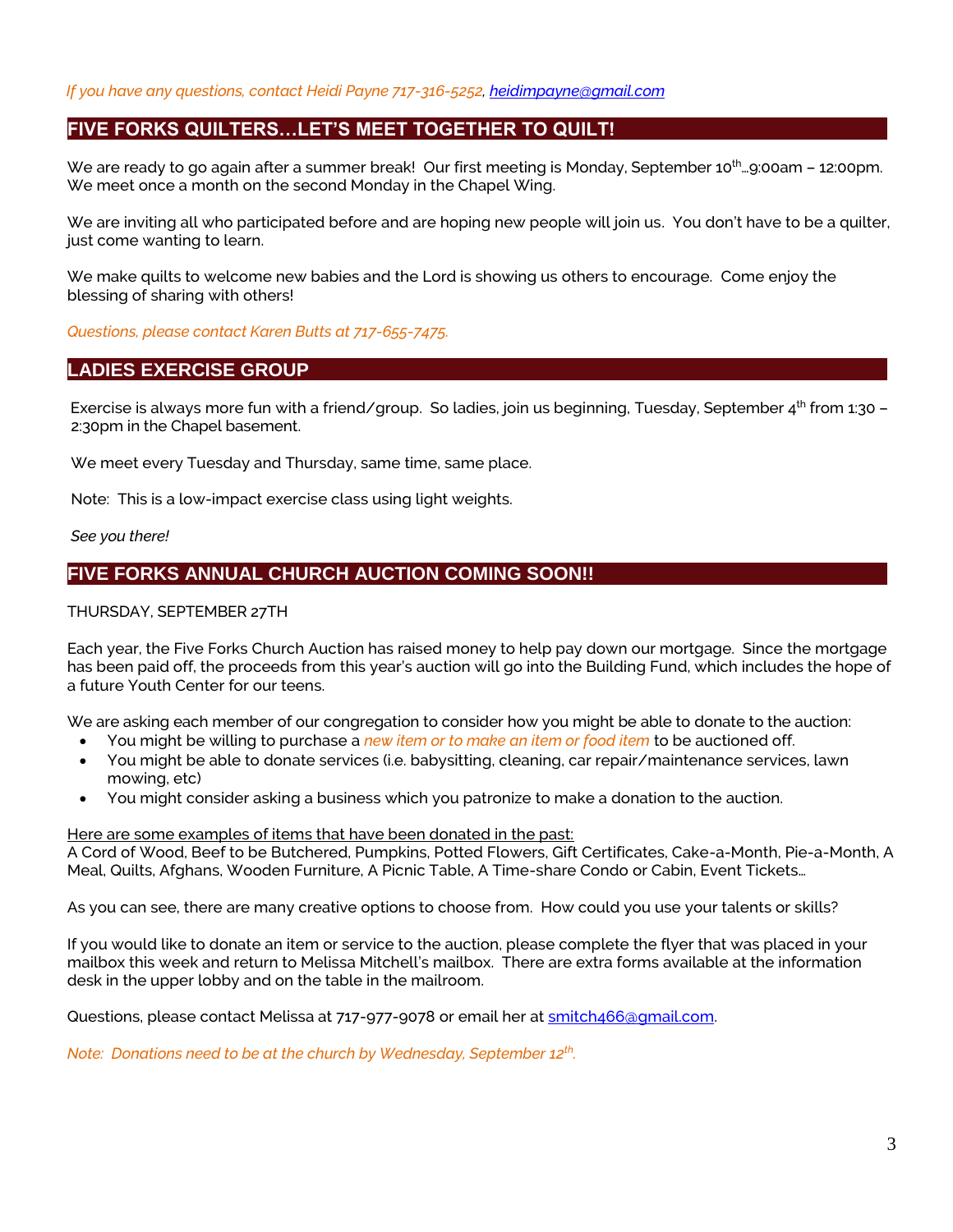## **EXPERIENCE LIFE OUTDOORS (ELO) CHICKEN BBQ**

Saturday, September 8<sup>th</sup>...10:00am - 2:00pm

Five Forks Church parking lot \*"Take out" only Meal includes: ½ chicken, beans, applesauce, cookie, & roll (\$9.00); ½ chicken only (\$6.50)

Pre-purchase tickets to guarantee availability by contacting Heather Martin at 717-372-6282 or stop by the ELO table in the upper lobby this Sunday to purchase your ticket.

#### ELO FAMILY CAMPING WEEKEND

September 21<sup>st</sup> – September 23<sup>rd</sup> at Rhodes Grove Camp

Check-in is at 4:00pm Friday evening and Check out is 11:00am on Sunday for cabins and hotel and 2:00pm for RV and Tent Sites.

Camper Sites, Tent Sites, Cabins, and Hotel Rooms are available.

Kids' Activities include: Slip N' Slide, Duck Derby, and Candy Scramble

Must pre-register online at [www.eloutdoors.com.](http://www.eloutdoors.com/)

For more information/details, visit [www.eloutdoors.com.](http://www.eloutdoors.com/)

#### OPERATION CHRISTMAS CHILD SHOEBOX PACKING PARTY

Saturday, October 27<sup>th</sup>...8:30am

With the many items collected for the Operation Christmas Child Shoeboxes over this past year, we will need to come together to prepare the boxes for shipping. This is a great opportunity to be a part of this ministry. Please plan on joining us, making this a fun exciting morning to bring joy to many children around the world.

Questions, or to sign up, please contact Penny Bakner at 717-830-1614.

If you would like to give a monetary gift to cover shipping costs, please make check payable to Five Forks Church with Operation Christmas Child in the memo line.

Please mark your calendar and plan to come out and join us on *Saturday, October 27th* . Snacks will be provided!

## **SAVE-THE-DATE…FALL FUN DAY – COMING SOON**

Five Forks Church Fall FUN Day, including Craft Sale, Yard Sale, and Bake Sale!

Saturday, November 3rd…8:00am – 3:00pm

#### **ATTENTION PARENTS**

Bible Connection Class will not be meeting this Sunday, August 26 $^{\rm th}$ . See you on Sunday, September 2 $^{\rm nd}$ .

## **THIS WEEK AT FIVE FORKS**

| Sunday, August 26 | Prayer Hour6:45am (C2)<br>Café7:00am - 11:00am |
|-------------------|------------------------------------------------|
|                   | <b>Morning Messages:</b>                       |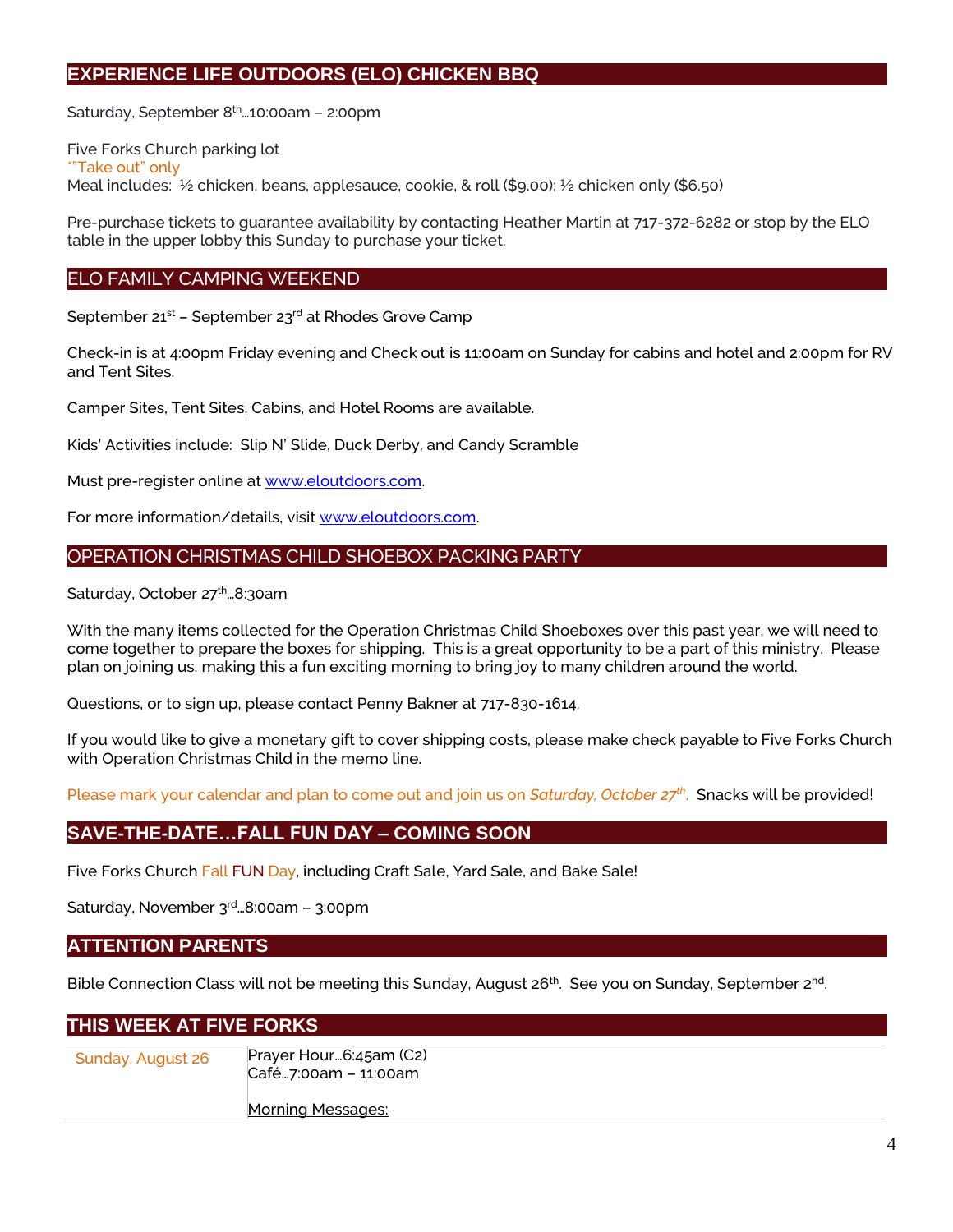| Chapel (11:00am) - Pastor Brian - Scripture: Genesis 9:12-13<br>Awana Kick-off…11:00am (CW)                                                                                                                                         |
|-------------------------------------------------------------------------------------------------------------------------------------------------------------------------------------------------------------------------------------|
|                                                                                                                                                                                                                                     |
|                                                                                                                                                                                                                                     |
| Men's Prayer Group5:45am (Chapel)                                                                                                                                                                                                   |
| Men's Prayer Group6:30am (Chapel)<br>Celebrate Recovery6pm (café); 7pm (large group meeting); 8pm (open share)                                                                                                                      |
| No Services - Summer Break                                                                                                                                                                                                          |
| Ladies Prayer Hour6:30-7:30am (Chapel)                                                                                                                                                                                              |
| Prayer Hour6:45am (C2)<br>Café7:00am - 11:00am<br><b>Morning Messages:</b><br>Aud. (8:00, 9:30 & 11:00m) - Pastor Ray - Scripture: Psalm 42; Il Corinthians 12:7-10<br>Chapel (11:00am) - Pastor Shaun - Scripture: Genesis 9:12-13 |
|                                                                                                                                                                                                                                     |

## **UNITED IN MARRIAGE**

 Leonard & Sally Wagaman announce the marriage of their son, Jeremy Wagaman to Michelle Dalton, on July 28, 2018. They were married in Pittsburgh, PA.

#### **HEALING PRAYERS**

*(Those who have been hospitalized or underwent surgery/procedures this week.)*

Amos Keefer Jeff Steward

## **WITH DEEPEST SYMPATHY**

We express our deepest sympathy to Tom Stover with the passing of his father, Max Higgins on August 6, 2018 and the passing of his mother, Betty Higgins on August 21, 2018.

#### **FOOD PANTRY AUGUST "ITEM OF THE MONTH"**

Canned Meat (Tuna, Salmon, Chicken, Etc.) *(Place donations in the orange container in the lower lobby.)*

## **OPERATION CHRISTMAS CHILD AUGUST "ITEM OF THE MONTH"**

Monetary donations for shipping costs (If donating by check, please make check payable to Five Forks Church with Operation Christmas Child in the memo line.) *(Place donations in the designated boxes in the lower and upper lobbies.)*

# **ATTENDANCE**

| Sunday, August 19 | Sunday's Worship Total = 673<br>$8:00$ Auditorium = $146$<br>$9:30$ Auditorium = 272<br>$11:00$ Auditorium = $162$<br>$11:00$ Chapel = 59<br>Bible Connection = 16<br>Nursery (9:30 & 11:00) = 18 |
|-------------------|---------------------------------------------------------------------------------------------------------------------------------------------------------------------------------------------------|
|                   | Total Sunday School = 257                                                                                                                                                                         |